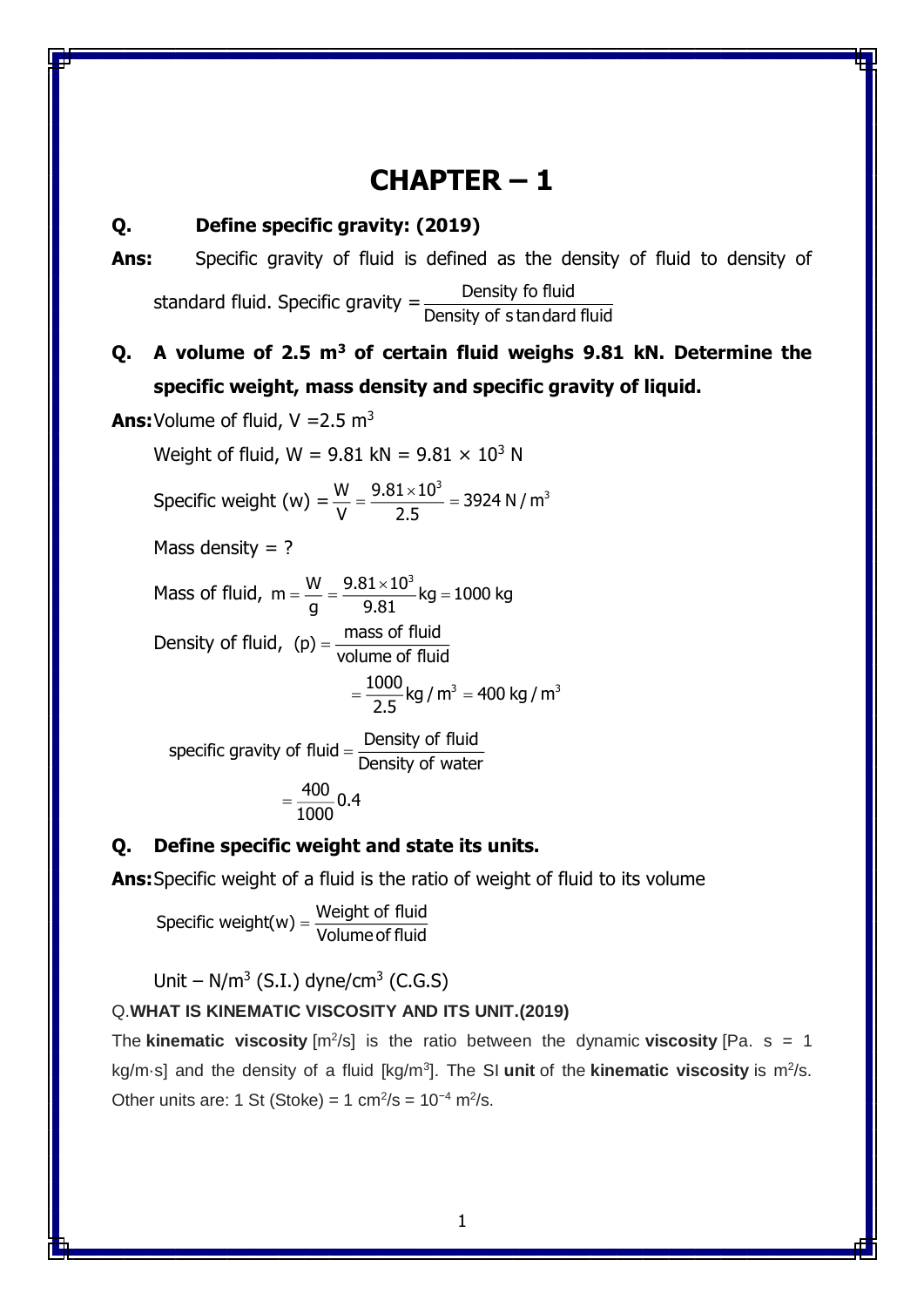# **CHAPTER : 2**

## **Q. Convert intensity of pressure of 20 KPa into equivalent pressure head of oil of specific gravity 0.9**

**Ans:** Intensity of pressure,  $P = 20$  Kpa =  $20 \times 10^3$ N/m<sup>2</sup> Specific gravity of oil  $(s) = 0.9$ Density of oil,  $P = 1000 \times S = 1000 \times 0.9 = 900 \text{ kg/m}^3$ 

 $\rho = \rho gh$ 

h =  $\frac{\mathsf{P}}{\mathsf{P}}$  =  $\frac{20\times10^3}{\mathsf{P}}$  mofoil = 2.27 m of oil g 900 $\times$ 9.81  $\Rightarrow$  h =  $\frac{P}{P}$  =  $\frac{20 \times 10^{8} \text{ m}}{P}$  mofoil =  $\mathsf{p}\mathsf{g}\quad \mathsf{y}\mathsf{u}\mathsf{v} \times$ 

**Q. Write different types of fluid pressure measuring instruments. Explain the function of differential manometer with neat sketch.**

**Ans:**Working of various measuring devices for pressure.

The pressure of a fluid may be measured by the following devices.

1. Manometers : Manometers are defined as the devices used for measuring the pressure at a point in a fluid by balancing the column of fluid by the same or another column of liquid/fluid.

Types of Manometer:

Simple Manometer

Manometer  $\rightarrow$  Piezometer  $\rightarrow$  U – tube manometer Single column manometer Differential manometer

- 2. Mechanical gauges : These are the devices in which the prewssure is measured by balancing the fluid column by spring (elastic element) or dead weight. These gauges are used for measuring high pressure and where high precision is not required. These are :
- i. Bourdon tube pressure gauge
- ii. Diaphragm pressure gauge
- iii. Bellow pressure gauge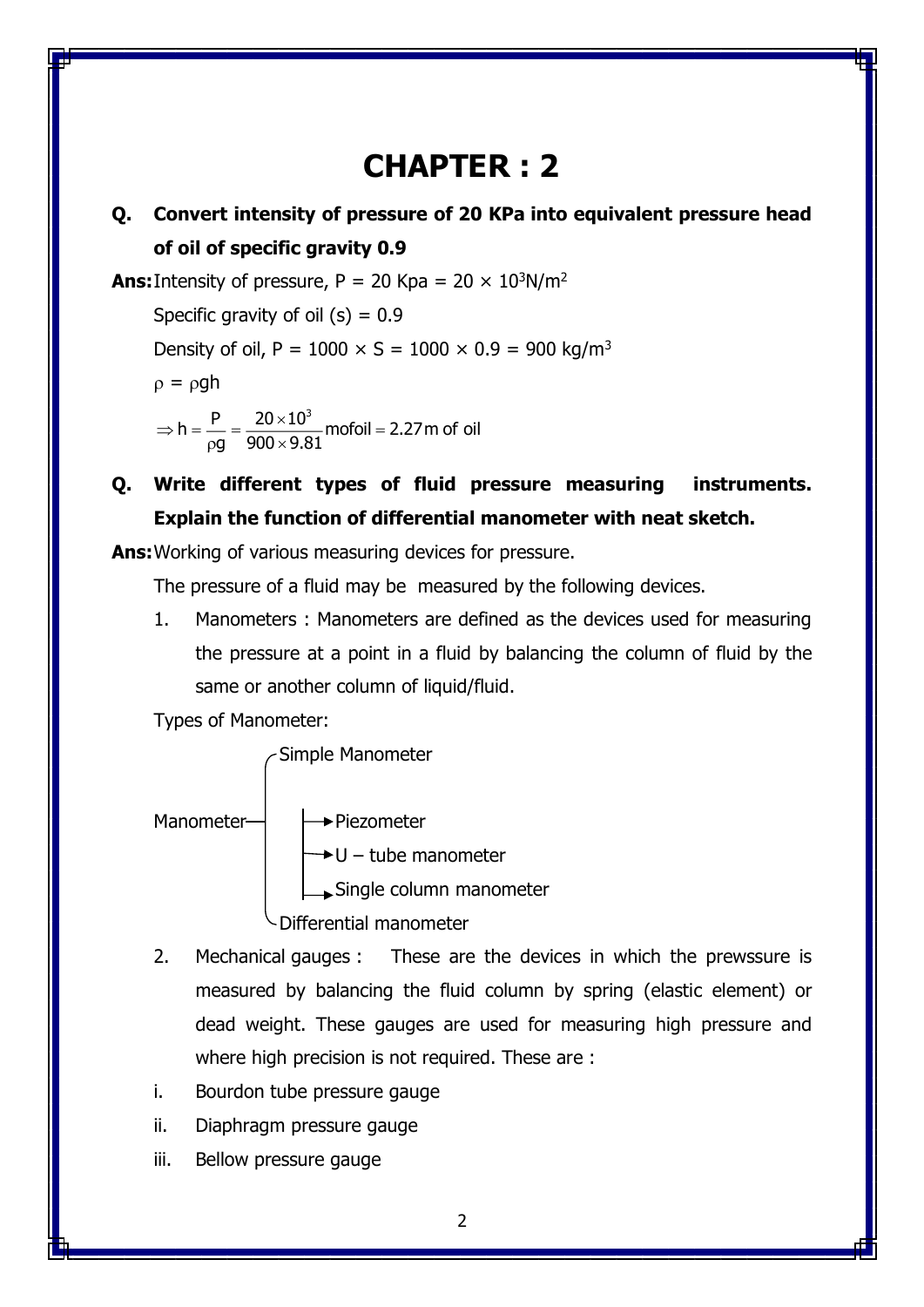iv. Dead weight pressure gauge.

**Simple manometer** : A simple manometer is one which consists of a glass tube whose one end is connected to a point where pressure is to be measured and the other end remains open to atmosphere.

#### **Differential Manometer** :

Differential manometers are the devices which are used for measuring the difference of pressures between two points in a pipe or in two different pipes. Most common types of differential manometers are

- 1. U-tube differential manometer and
- 2. Inverted U-tube differential manometer

## **U-tube Differential Manometer.**

The following fig. shows the differential manometers of U-tube type.



In fig. (a) let the two points A and B are at different level and also contains liquids of different specific gravity. These points are connected to the U-tube differential manometer. Let the pressure at A and B are  $P_A$  and  $P_B$ 

Let  $h =$  Difference of mercury level in the U – tube

 $Y =$  Distance of the centre of B, from the mercury level in the right limb.

 $X =$  distance of the centre of A, from the mercury level in the right limb.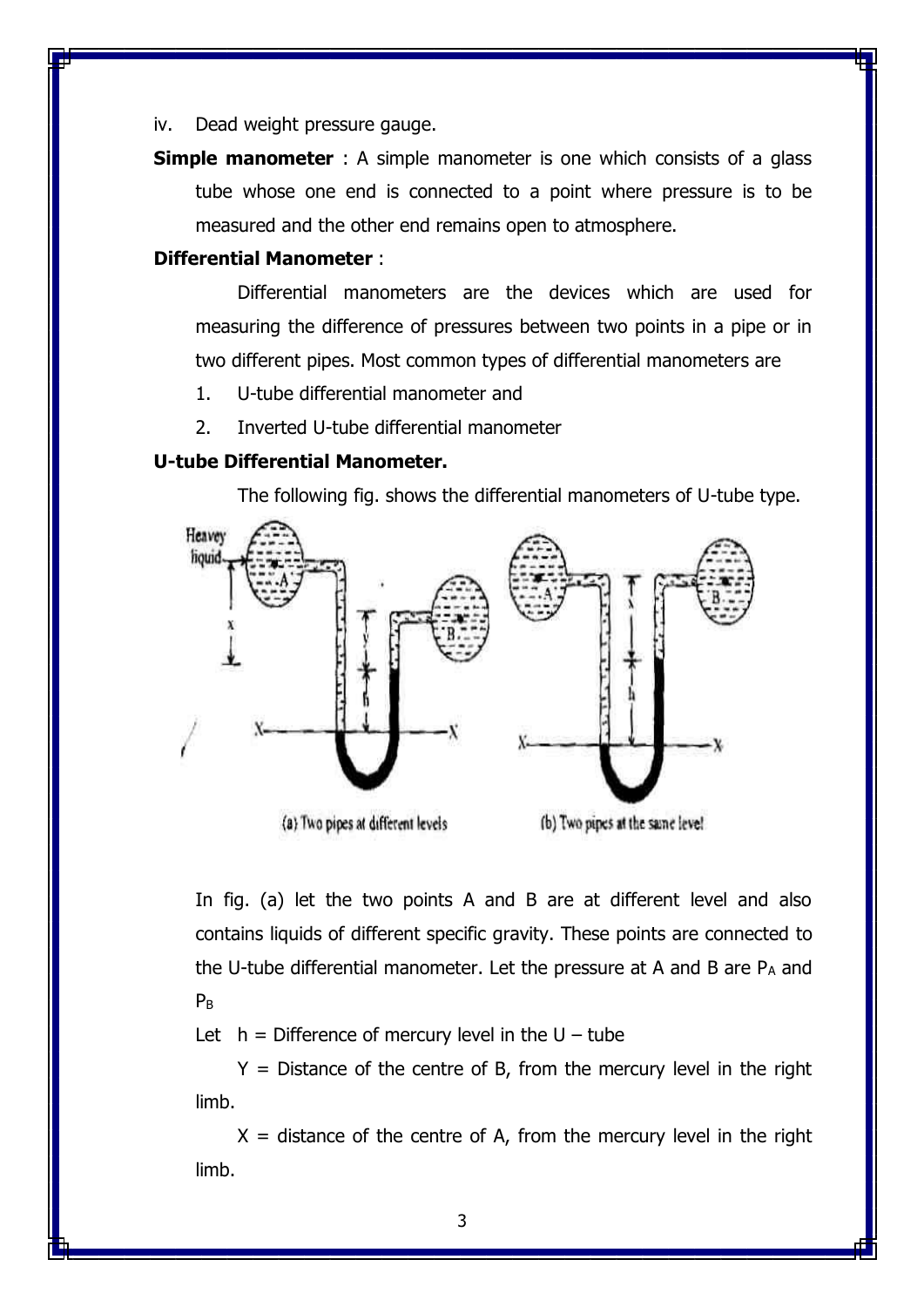$p_1$  = Density of liquid at A

 $p_2$  = Density of liquid at B.

 $P_A$  = Pressure at A

 $P_B$  = Pressure at B

 $p_2$  = Density of heavy liquid or mercury

Taking datum line at  $X - X$ 

Pressure above X-X in the left limb =  $\rho_1 q(h+x)+P_A$ 

Pressure above X-X in the right limb

 $= \rho_q \times g \times h + \rho_2 \times g \times y + P_B$ 

Equating the two pressure, we have

 $p_1g(h+x) + P_A = p_g \times g \times h + p_2gy + P_B$ 

Or  $P_A - P_B = \rho_g \times g \times h + \rho_2 gy - \rho_1 g(h + x)$ 

 $\therefore$  P<sub>A</sub> – P<sub>B</sub> =  $\rho_q \times g \times h + \rho_2 gy - \rho_1 gh - \rho_1 gx$ 

 $= h \times q (\rho_q - \rho_1) + \rho_2 qy - \rho_1 qx$ 

 $\therefore$  Difference of pressure at A and B

 $P_A - P_B = (\rho_q - \rho_1) gh + \rho_2 gy - \rho_1 gx$ 

In fig. (b) pipes A and B are at the same level and contains the same liquid of density  $\rho_1$ . Then

Pressure above x-X in right limb =  $\rho_q \times g \times h + \rho_1 \times g \times x + P_b$ 

Pressure above X-X in the left limb =  $\rho_1 g(h + x) + P_a$ 

Equating the two pressure  $\rho_q \times g \times h + \rho_1gx + P_B = P_1 \times g \times (h + x) + P_a$ 

$$
\therefore P_A - P_B = \rho_g \times g \times h + \rho_1 gx - \rho_1 g(h+x)
$$

 $= \rho_ggh + \rho_1gx - \rho_1gh - \rho_1gx$ 

 $= \rho_{q}qh + \rho_{1}qx - \rho_{1}qh - \rho_{1}qx.$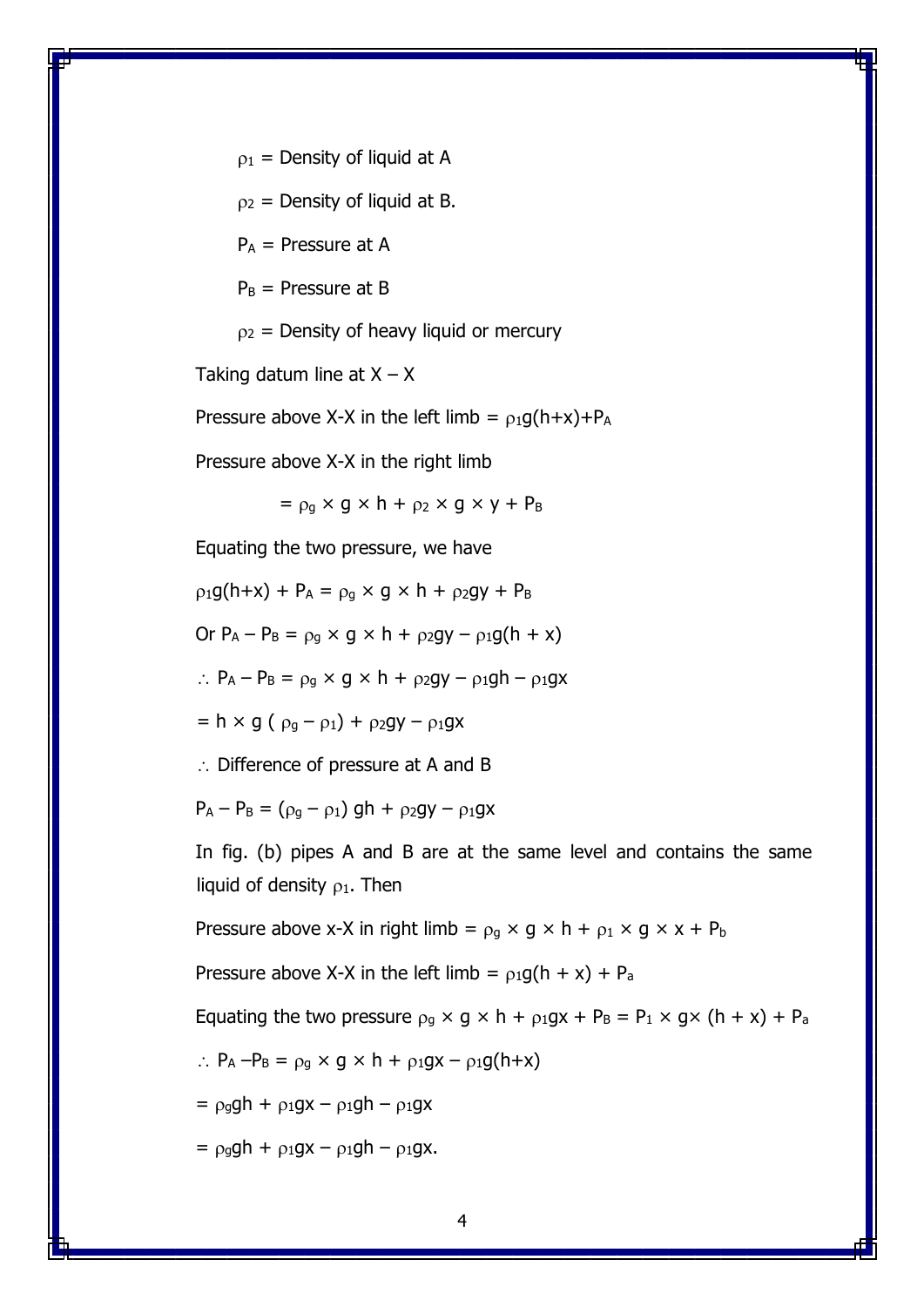$$
\therefore P_A - P_B = \rho_g g h - \rho_1 g h = \rho_g - \rho_1 g h
$$

**Q. Problem At a point A in a fluid flow system the pressure reading was observed to be –25kN/m<sup>2</sup> . Exprss this pressure in meters of water, meters of oil (0.8), meters of CCl<sup>4</sup> (sp.gr -1.6) and absolute pressure if mercury barometer records 740 mm.**

## **Ans:**Given

Intensity of pressure,  $P = -215$  kN/m<sup>2</sup> =  $-25 \times 10^3$  N/m<sup>2</sup> For water, density ( $\rho$ ) = 1000 kg/m<sup>3</sup>  $p = \rho gh \Rightarrow h = \frac{p}{1000 \cdot 0.01} = -2.55$  m of water g  $1000\times9.81$  $=$   $\rho gh \Rightarrow h = \frac{p}{r} = \frac{-25 \times 10^{7}}{1000 \times 0.01} =$ ρg τουυ $\times$ 

For Oil

Sp. Gr = 0.8, Density ( $\rho$ ) = 1000 × 0.8 = 800 kg/m<sup>3</sup>

$$
h = \frac{p}{\rho g} = \frac{-25 \times 10^3}{800 \times 9.81} = -3.19 \text{ m of oil}
$$

For CCl<sup>4</sup>

Sp. Gr =  $1.6$ Density ( $\rho$ ) = 1000 × 1.6 = 1600 kg/m<sup>3</sup> 3  $h = \frac{p}{n} = \frac{-25 \times 10^3}{1600 \times 10^3} = -1.6$  m of CCl<sub>4</sub>  $=\frac{p}{p}=\frac{-25\times10^{2}}{p}=$ 

$$
\rho\text{g} \quad 1600\!\times\!9.81
$$

Barometer reading  $= 740$  mm of Hg

= 740  $\times$  13.6 mm of water =  $\frac{740 \times 13.6}{1300}$  m of water 1000 ×

 $= 10.06$  m of water

Absolute pressure = Atmospheric pressure + gauge pressure  $= (10.06 - 2.55)$  m of water

 $= 7.51$  m of water  $= \frac{7.51}{1.25}$  $\frac{7.51}{13.6}$  m of mercury

 $= 0.55$  m of mercury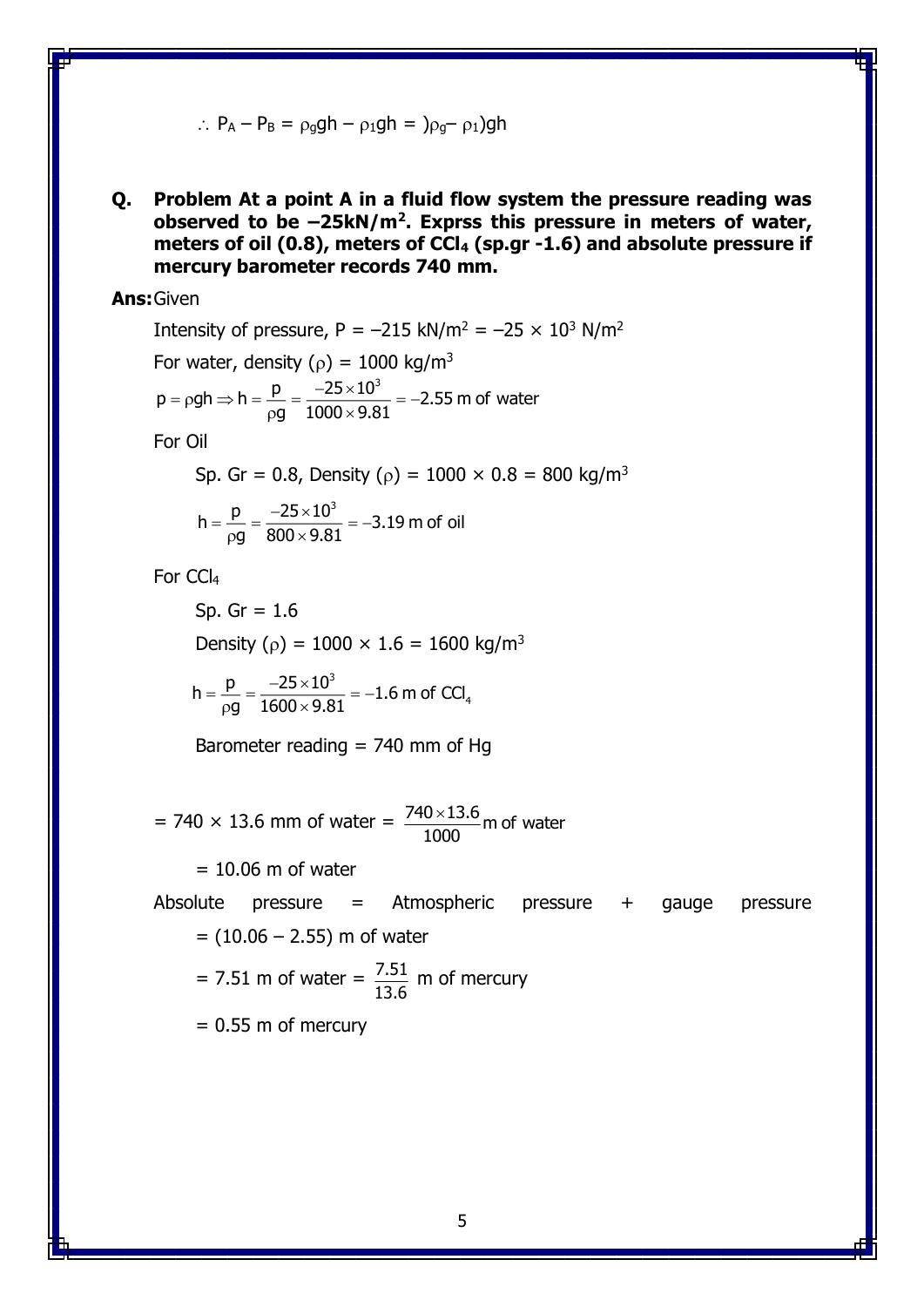# **CHAPTER:3**

**Q. Determine the total pressure and centre of pressure on an Isosceles triangular plate of base 5m and altitude 5m when the plate is immersed vertically in an oil of specific gravity 0.8. the base of plate is 1m below the free surface of water** Freesurfaceof oil

Ans: Base of plate, 
$$
b = 5 m
$$

\nAltitude,  $h = 5 m$ 

\nArea of plate,  $A = \frac{1}{2} \times b \times h = \frac{1}{2} \times 5 \times 5 = 12.5 \text{ m}^2$ 

\nSpecific gravity of oil,  $S = 0.8$ 

\nDensity of oil,  $P = 0.8 \times 1000 = 800 \text{ kg/m}^3$ 

\nDistance of C.G. from free surface of oil

\nH = 1 + h/3 = 1 + 5/3 = 2.67 m

\nTotal pressure,  $f = \rho g A h = 800 \times 9.81 \times 12.5 \times 2.67 = 261927 N$ 

\nMoment of inertia of triangular section

\nAbout its C.G =  $\frac{bh^3}{36} = \frac{5 \times 5^3}{36} = 17.36 m^4$ 

\nCentre of pressure from free surface of oil

**Q. Explain concept of buoyancy and floatation.**

h\* =  $\frac{\text{IG}}{\text{D} + \text{h}}$  =  $\frac{17.36}{\text{I}}$  + 2.67 = 3.19 m  $=\frac{1}{\text{Ah}} + \text{n} = \frac{1}{12.5 \times 2.67} + 2.67 =$ ×

### **Ans:FLOATATION AND BUOUANCY**

### **FLOATATION:**

When a body floats at the free surface of a liquid it remains partially submerged in liquid as shown in fig. Some of the portion of the body remains in contact with air and rest portion being submerged in liquid. In this case since the specific weight of air is negligible as compared with the specific weight of liquid, the weight of the air displaced by the top portion of the body may be neglected. The weight of the body W acts downward always. According to principle of floatation the weight of a body floating in a liquid is equal to the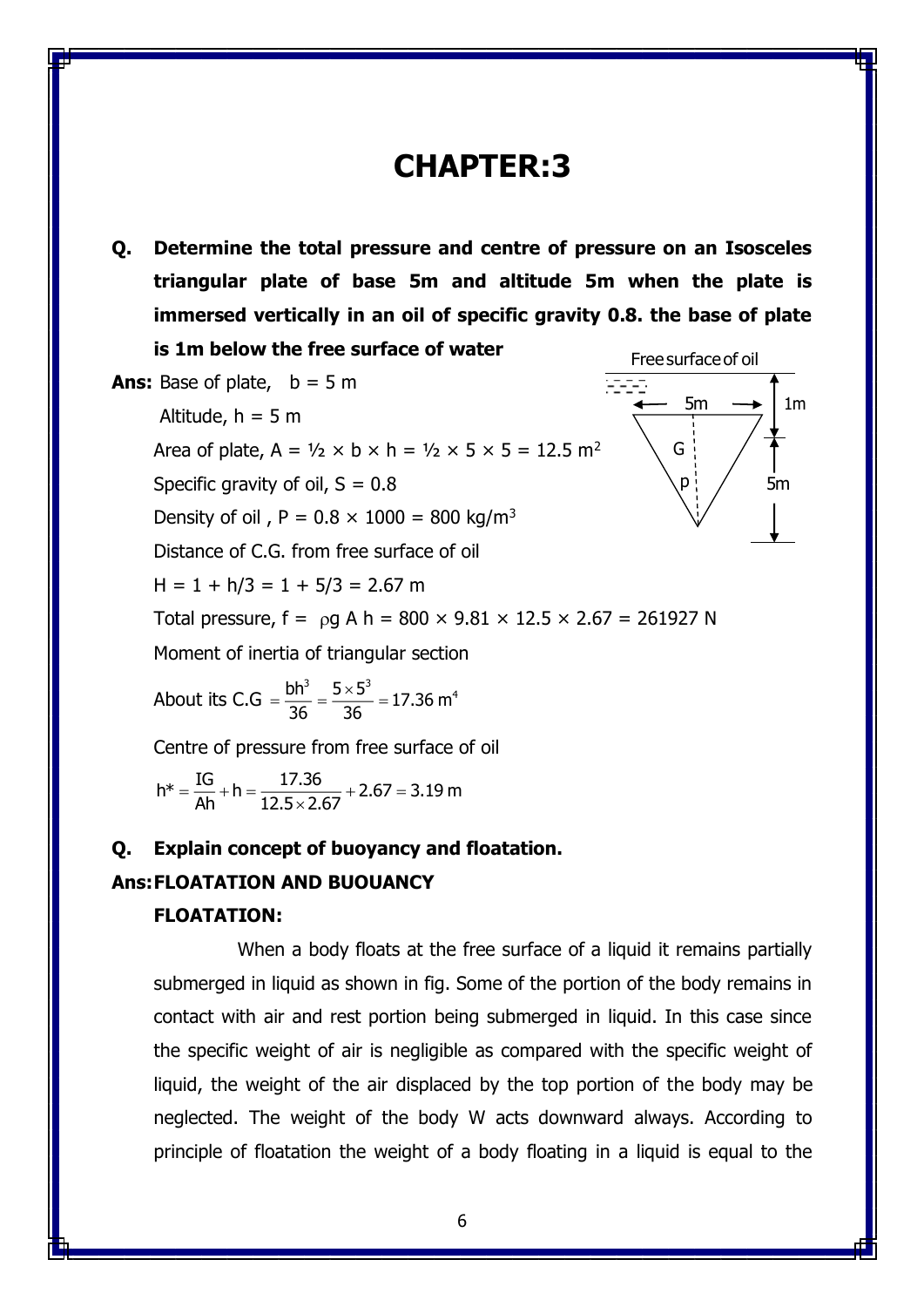buoyant force  $F_B$  which is equal to weight of the liquid displaced by the body. If the buoyant force exceeds the weight of the body the body will rise up util its weight equals the buoyant force. On the other hand if the weight exceeds the buoyant force the body will tend to move downward and it may finally sink.



#### **BUOYANCY**

When a body is immersed in a fluid, an upward force id exerted by the fluid on the body. This upward force is equal to the weight of the fluid displaced by the body and is called the force of buoyancy or simply Buoyancy.

**Q. A rectangular lamina is 1.2 m wide and 2.2 m deep is held vertically immersed in water so that its upper edge is horizontal and 1.6 m below the free water surface . Determine total pressure on the lamina and depth of centre of pressure .**

**Ans:** Width of plate,  $b = 1.2$  m

Depth of plate,  $d = 2.2$  m Area of plate,  $a = b \times d$ 

 $= 1.2 \times 2.2 = 2.64$  m<sup>2</sup> Distance of C.G. from free surface  $H = 1.6 + 1.1 = 2.7$  m L.2 × 2.2 = 2.64 m<sup>2</sup><br>
tance of C.G. from free surface<br>
= 1.6 + 1.1 = 2.7 m<br>
ment of inertia of rectangular plate about its C.G.,<br>
=  $\frac{bd^3}{2} = \frac{1.2 \times (2.2)^3}{2} = 1.065 \text{ m}^4$ 

Moment of inertia of rectangular plate about its C.G.,

$$
IG = \frac{bd^3}{12} = \frac{1.2 \times (2.2)^3}{12} = 1.065 \text{ m}^4
$$



Total pressure,  $F = \rho g A h = 1000 \times 9.81 \times 2.64 \times 2.7 = 69925.68 N$ Position of centre of pressure,  $h^* = \frac{Ig}{\gamma} + h = \frac{1.065}{2.013 \times 10^{-10}} + 2.7 = 2.85$  m  $\frac{5}{\text{Ah}}$  + n =  $\frac{}{2.64 \times 2.7}$  + 2.7 = ×

## **Q. State Archimedes Principles(2019) Ans:ARHIMEDES PRINCIPLE**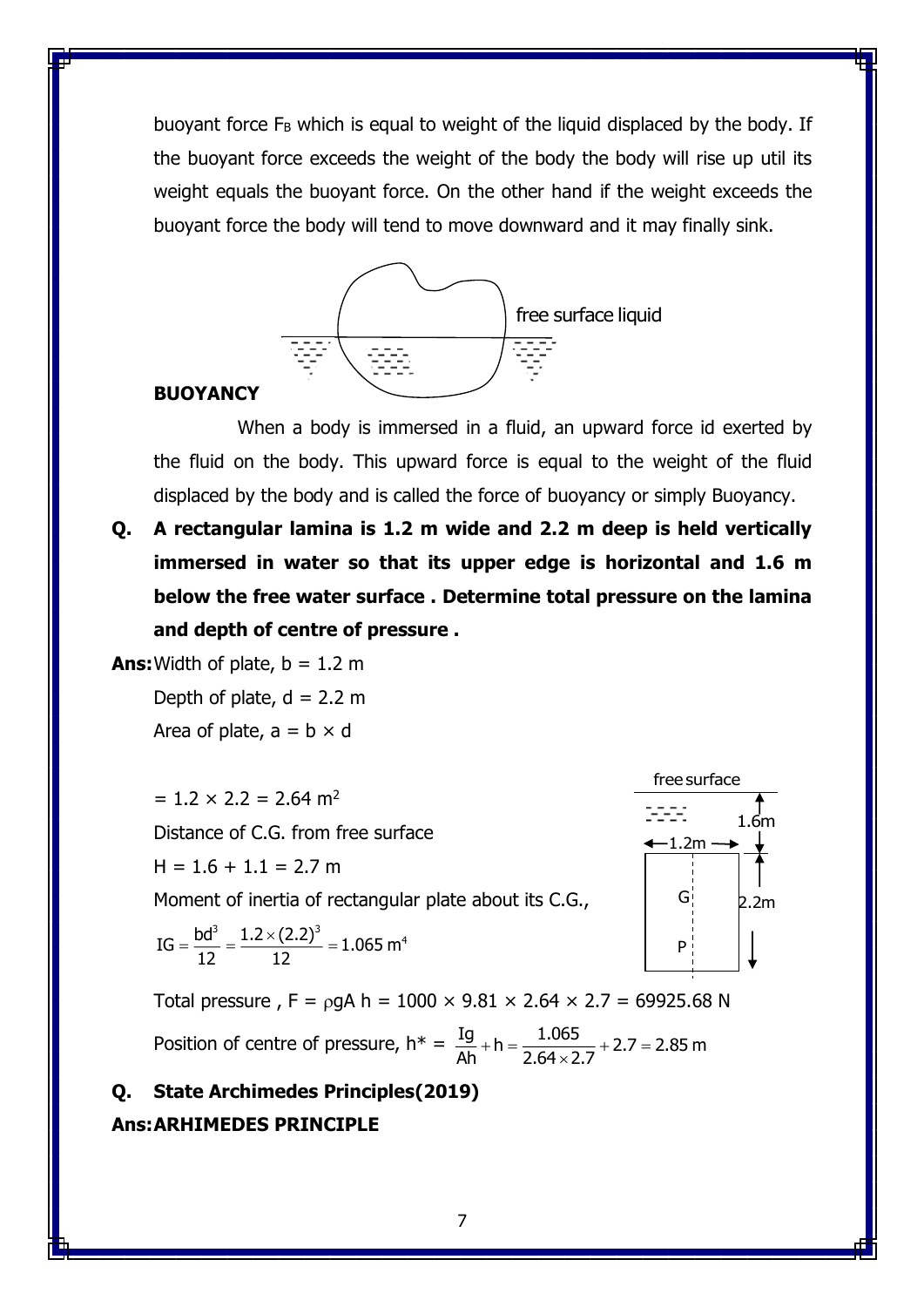It states the "when a body is immersed in a fluid either whooly or partially it is buoyed or lifted up by a force, which is equal to the weight of fluid displaced by the body."

## **Q. Explain working of Bourden tube pressure gauge.**

### **Ans:Pressure Gauge**

A pressure gauge is used to measure the pressure of the steam inside the steam boiler. It is fixed in front of the steam, boiler. The pressure gauges generally used are of Bourden type.



Fig. 14.2. Bourden type pressure

A Bourden pressure gauge, in its simplest form consists of an elliptical elastic tube ABC bent into an arc of a circle, as shown in fig. This bent up tube is called Bourden's tube.

One end of the tube gauge is fixed and connected to the steam space in the boiler. The other end is connected to a sector through a link. The steam, under pressure, flows into the tube. As a result of this increased pressure, the Bourden's tube tends to straighten itself. Since the tube is encased in a circular curve, therefore it tends to become circular instead of straight. With the help of a simple pinion and sector arrangement, the elastic deformation of the Bourden's tube rotates the pointer. This pointer moves over a calibrated scale, which directly gives the gauge pressure.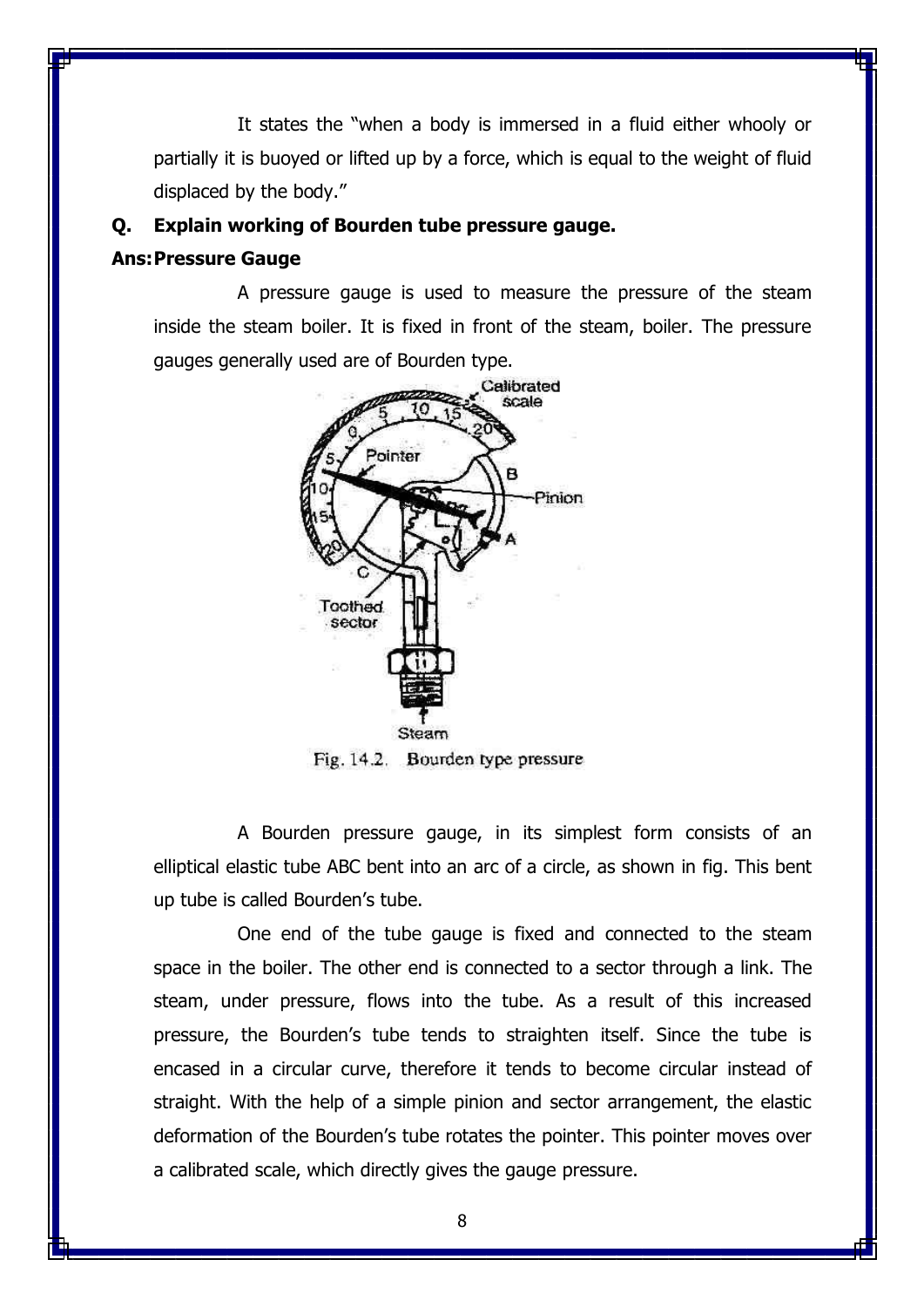# **CHAPTER : 4**

## **Q. Continuity equation ;-(2019)**

- $\rightarrow$  continuity equation is based upon the conservation of mass.
- $\rightarrow$  It states that for a fluid flowing through the pipe, mass of fluid passing across different cross section will constant.

#### **Q**. **WHAT IS THE FUNCTION OF VENTURIMETER?** (2019)

- **Venturi meters are flow measurement instruments which use a converging section of pipe to give an increase in the flow velocity and a corresponding pressure drop from which the flowrate can be deduced.**
- **Q. A venture meter having diameter of 100 mm at the throat and 175 mm at the enlarged end is installed in a horizontal pipeline of 175 mm in diameter carrying an oil of specific gravity 0.95. The difference of pressure head is 180 mm of Hg. Determine the discharge through the pipe**

**Ans:** Diameter at inlet,  $d_1 = 175$  mm = 0.175 m

Diameter at throat ,  $d_2 = 100$  mm = 0.1 m Area at inlet, a $_{1} = \pi/4 \times d_{1}^{2} = \pi/4 \times (0.175)^{2} = 0.024$  m<sup>2</sup>

Area at throat,  $a_2 = \pi/74 \times d_2^2 = \times (0.1)^2 = 0.008$  m<sup>2</sup>

Specific gravity  $(s) = 0.95$ 

Co-efficient of discharge,  $C_d = 0.97$ 

Reading of differential manometer  $x = 740$  mm of Hg = 0.74 m of Hg

Difference of pressure head

$$
h = x \left[ \frac{S_h}{S_0} - 1 \right] = 0.74 \left[ \frac{13.6}{0.95} - 1 \right] \text{m of oil} = 9.86 \text{ mof oil}
$$
  
Discharge,  $Q = C_d \times \frac{a_1 a_2}{\sqrt{a_1^2 - a_2^2}} \times \sqrt{2gh}$   

$$
= 0.97 \times \frac{0.024 \times 0.008}{\sqrt{(0.024)^2 - (0.008)^2}} \times \sqrt{2 \times 9.81 \times 9.86}
$$
  

$$
= 0.07 \text{ m}^3 / \text{s} = 70 \text{ litres / sec}
$$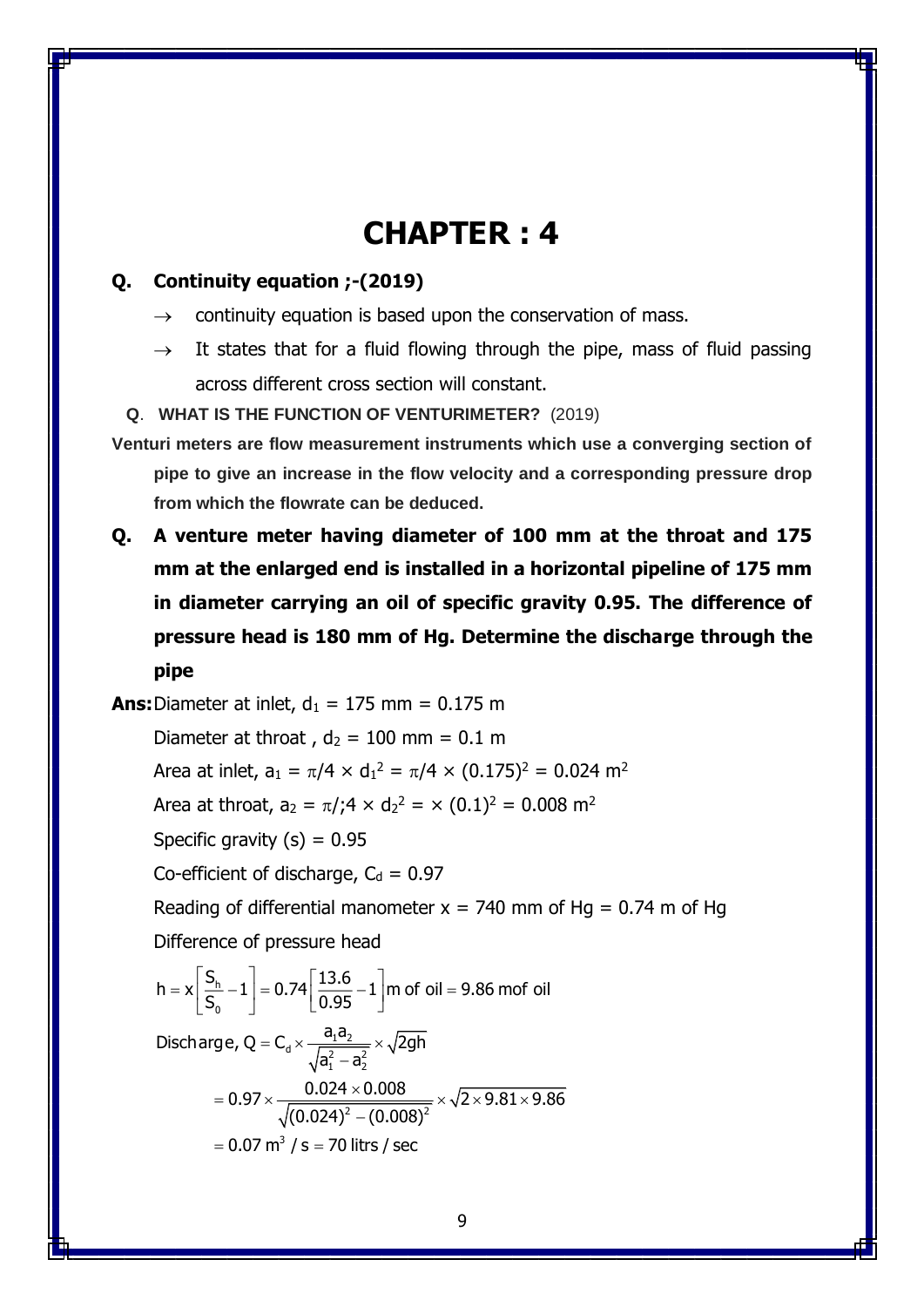Q. **Difference Between Laminar and Turbulent Flow**.(2019)

It is a fluid **flow** in which the fluid layers move parallel to each other and do not cross each other.

... The **laminar flow** generally occurs **in the** fluid **flowing** with low velocity. The **turbulent flow** occurs when the fluid **flows** with high velocity.

## **Q. Define uniform flow and laminar flow**

## **Ans:UNIFORM FLOW**

Fluid flow is said to be uniform in which the flow parameters like velocity pressure, temperature and density etc and any given time does not change with respect to space (i.e. length of direction of fluid flow) Mathematically,



Example :

- 1. Flow of liquid under pressure through long pipe lines of constant diameter.
- 2. Flow through a straight prismatic conduit (i.e. flow through a straight pipe of constant diameter)

## **LAMINAR FLOW**

A laminar flow is that type of flow in which one lamina or layer of fluid glide smoothly over another adjacent layer. The fluid particles move along well-defined paths or stream line and all the stream lines are straight and parallel. The fluid particles retain the same relative position at successive cross-section of the flow passage. Flow.

Example:

- 1. Flow through a capillary tube
- 2. Flow of blood in veins and arteries

## **Q. Establish relation between Cd, C<sup>c</sup> and C<sup>v</sup>**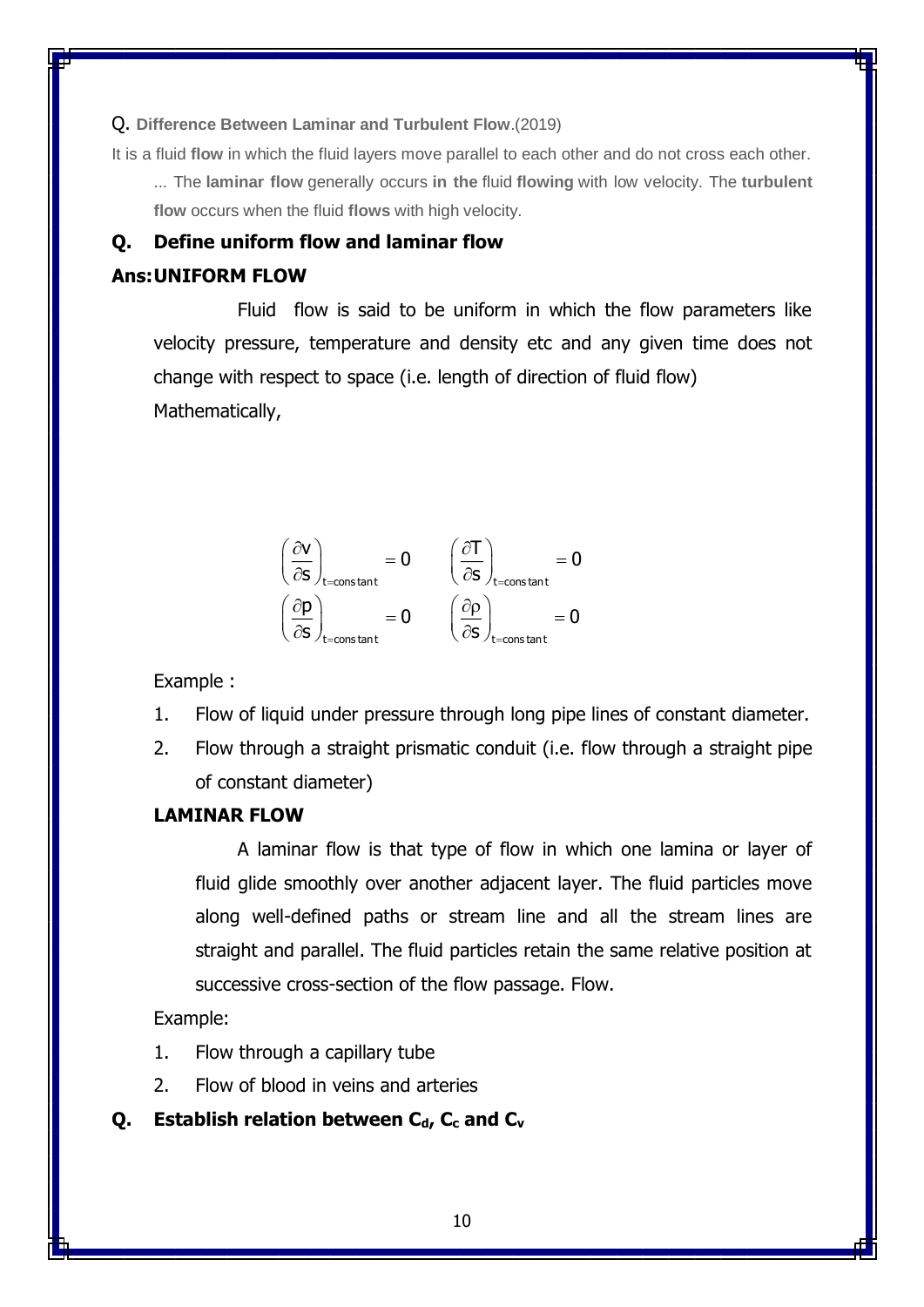(i) Co-efficient of velocity  $(C_v)$ - it is ratio of the actual velocity of jet at vena contract to the theoretical velocity

Co – efficient of velocity (C<sub>v</sub>) =  $\frac{\text{Actual velocity of jet}}{\text{The cost of disk of}}$ - emclent or velocity  $(C_v)$  =  $\frac{1}{\pi}$  Theoretial velocity of jet

(ii) Co-efficient of contraction  $(C_c)$  – It is the ratio of actual area of jet at Vena contract to the area of orifice

Co – efficient of contraction (C<sub>c</sub>) =  $\frac{\text{Area of jet at vena contract}}{\text{Area of orifice}}$ 

Co-efficient of discharge – It is the ratio of actual discharge from an orifice to the theoretical discharge from orifice.

- (iii)  $\Rightarrow$   $C_{d} = C_{c} \times C_{v}$ Co – efficient of discharge  $=$   $\frac{\text{Atual}}{\text{Atail}}$  discharge from on orifice  $-$  emclent or discribing  $e = \frac{1}{\pi}$  Theoretial discharge from orifice Actual velocity  $\times$  Atual arera Theoretical velocity  $\times$  Theoretical area
- **Q. A horizontal venturimeter of size 0.65 m × 0.35 m is used to measure the flow of oil of specific gravity 0.85. the discharge of oil through venturimeter is 100 litres/s. Find the reading of oil mercury**

**differential manometer. Take C<sub>d</sub> = 0.98.**  
\n**Ans:** Diameter at inlet d<sub>1</sub> = 0.65 m  
\nArea at inlet, a<sub>1</sub> = 
$$
\frac{\pi}{4} \times d_1^2 = \frac{\pi}{4} \times (0.65)^2 = 0.33 \text{ m}^2
$$
  
\nDiameter sat throat, d<sub>2</sub> = 0.35 m  
\nArea at throat, a<sub>2</sub> =  $\frac{\pi}{4} \times d_2^2 = \frac{\pi}{4} \times (0.35)^2 = 0.95 \text{ m}^2$   
\nDisclarge, Q = 100 loitres / s =  $\frac{100}{1000} \text{ m}^3$  / s  
\nCo – efficient of discharge, C<sub>d</sub> = 0.98  
\nDischarge, Q = C<sub>d</sub> ×  $\frac{a_1 a_2}{\sqrt{a_1^2 - a_2^2}} \times \sqrt{2gh}$   
\n⇒ 0.1 = 0.98 ×  $\frac{0.33 \times 0.095}{\sqrt{(0.33)^2 - (0.095)^2}} \times \sqrt{2 \times 9.81 \times \text{ h}}$   
\n⇒ 0.1 = 0.98 ×  $\frac{0.03}{0.32} \times \sqrt{19.62 \times \text{ h}}$   
\n⇒ 0.1 = 0.09 ×  $\sqrt{19.62 \times \text{ h}}$   
\n⇒  $\frac{0.01}{0.09} = \sqrt{19.62 \times \text{ h}}$   
\n⇒ 1.1 =  $\sqrt{19.62 \times \text{ h}}$   
\n11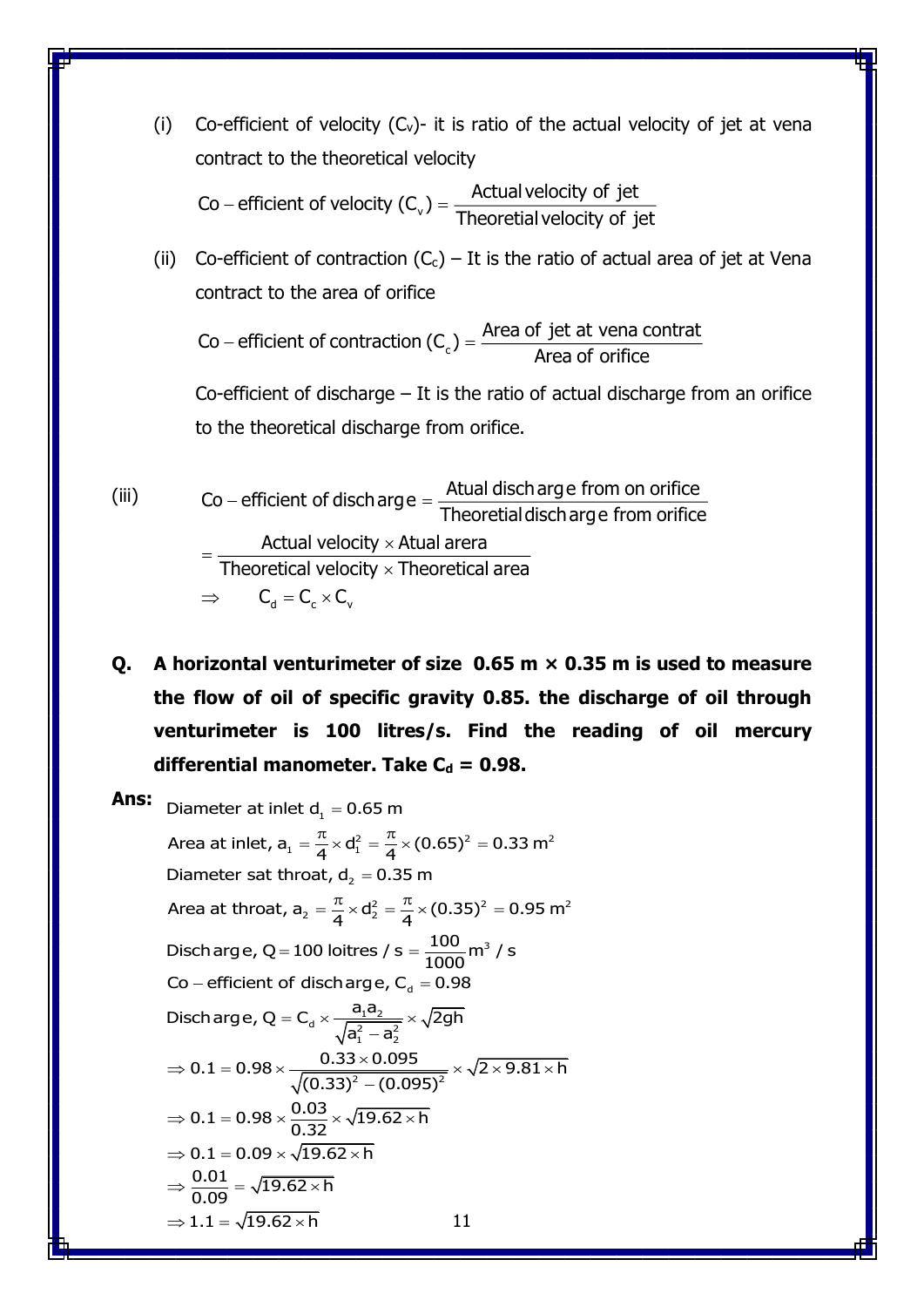Squaring both sides we get

 $(1.1)^2 = 19.62 \times h$ 

 $\Rightarrow$  1.21 = 19.62  $\times$  h

 $\Rightarrow$  h = 1.21/19.62 = 0.06 m

Let  $x =$  reading of differential manometer

Difference of pressure head

$$
h = x \left[ \frac{S_h}{S_0} - 1 \right]
$$
  
\n
$$
\Rightarrow 0.06 = x \left[ \frac{13.6}{0.85} - 1 \right]
$$
  
\n
$$
\Rightarrow 0.06 = x \left[ 16 - 1 \right] \Rightarrow 15x = 0.06
$$
  
\n
$$
\Rightarrow x = \frac{0.06}{15} = 0.004 \text{ m of Hg}
$$
  
\n= 4mm of Hg

## **Q. State & Explain continuity Equation**

## **Ans:Continuity equation ;-**

- $\rightarrow$  continuity equation is based upon the conservation of mass.
- $\rightarrow$  It states that for a fluid flowing through the pipe, mass of fluid passing across different cross section will constant.



Consider two cross section of a pipe as shown in figure.

- Let,  $A_1$  = Area of cross section of section  $1 1$ 
	- $V_1$  = Average velocity of fluid of section 1- 1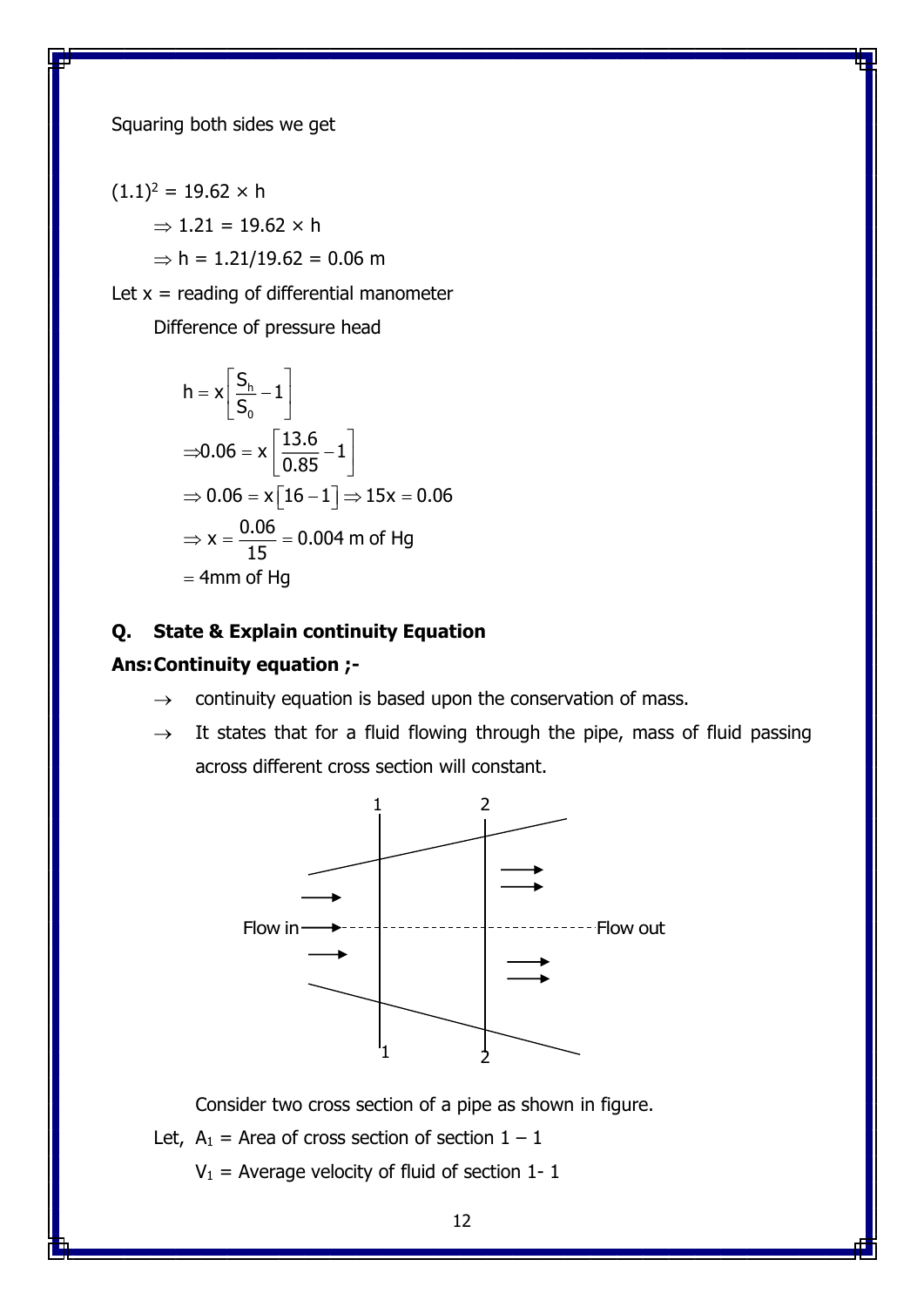$S_1$  = Density of fluid of section  $1 - 1$ 

Similarly,

 $A_2$  = Area of cross section of section  $2 - 2$ 

 $V_2$  = Average velocity of fluid of section 2 – 2

 $S_2$  = Density of fluid of section 2 – 2

From the law of conservation of mass of continuity equation.

Mass at section  $1 - 1 =$  mass at section  $2 - 2$ 

 $S_1A_1V_1 = S_2 V_2 A_2$ 

This equation is applicable to the compressible as well as incompressible fluid and is called continuity equation.

In case of compressible fluid  $s_1 = s_2$  the equation reduces to  $A_1 V_1 = A_2 V_2$ 

# **CHAPTER : 5**

### **Q. Mention different head losses in flow through pipe.**

**Ans:**1. Loss of head due to sudden enlargement

- 2. Loss of head due to sudden contraction
- 3. Loss of head at entrance of pipe
- 4. Loss of head at exit of pipe
- 5. Loss of head due to obstruction in a pipe
- 6. Loss of head due to bend in pipe
- 7. Loss of head due to various pipe fittings.

**Q. Show that the loss of head due to sudden expansion in a pipe line is a function of velocity head.**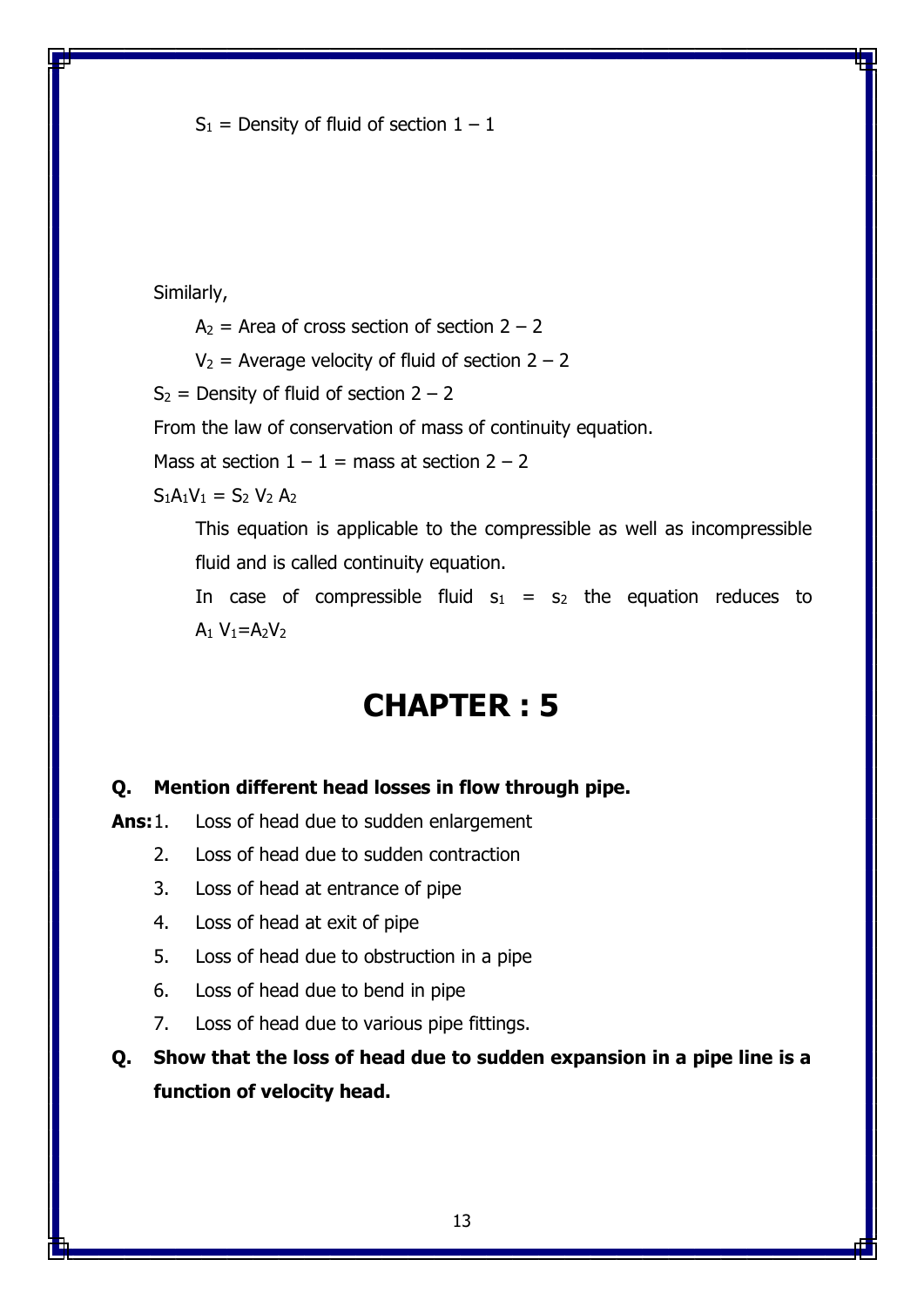**Ans:**Loss of head due to sudden enlargement. Consider a liquid a flowing a pipe which has sudden enlargement as shown in fig. consider two section (1)-(1) and (2)-(2) before and after the enlargement.



Let  $p = pressure$  intensity as section 1-1

 $V_1$  = velocity of flow of section 1-1

 $A_1$  = area of pipe at section 1-1

 $P_2$ ,  $V_2$  and  $A_2$  = corresponding values at section 2-2

Due to sudden change of diameter of the pipe from  $D_1$  to  $D_2$ , the liquid flowing from the smaller pipe is not able to follow the abrupt change of the boundary. Thus the flow separates from the boundary and turbulent eddies are formed as shown n fig. the loss of head (or energy) takes place due to the formation of these eddies.

Let  $p' =$  pressure intensity of the liquid eddies on the area  $(A_2 - A_1)$ 

 $H<sub>e</sub>$  = loss of head due to sudden enlargement Applying Bernoulli's equation at sections 101 and 2-2

 $\frac{p_1}{p_2} + \frac{V_1^2}{2} + z_1 = \frac{p_2}{p_1} + \frac{V_2^2}{2} + z_2 + \text{loss of head due to sudden enlargement}$ But  $\mathsf{z}_\mathsf{1} = \mathsf{z}_\mathsf{2}$  as pipe is horizontal  $\frac{p_1}{2} + \frac{V_1^2}{2} = \frac{p_2}{2} + \frac{V_2^2}{2} + h_e$  $h_e = \left(\frac{p_1}{q}-\frac{p_2}{q}\right)+\left(\frac{V_1^2}{q}-\frac{V_2^2}{q}-\frac{p_1}{q}-\cdots-(-1)\right)$  $\frac{1}{9} + \frac{1}{2g} + Z_1 = \frac{12}{\rho g} + \frac{2}{2g} + Z_2 +$  $\frac{1}{g} + \frac{1}{2g} = \frac{12}{\rho g} + \frac{2}{2g} +$ g <sub>p</sub>g) (2g 2g p**g zg** p p**g zg** p  $(p_1 p_2)$   $\left(V_1^2 V_2^2\right)$  $=\left(\frac{P_1}{\rho g} - \frac{P_2}{\rho g}\right) + \left(\frac{I_1}{2g} - \frac{I_2}{2g}\right) - \cdots - \cdots -$ 

Consider the control volume of liquid between section 1-1 and 2-2. Then the force acting on the liquid in the control volume in the direction of flow is given by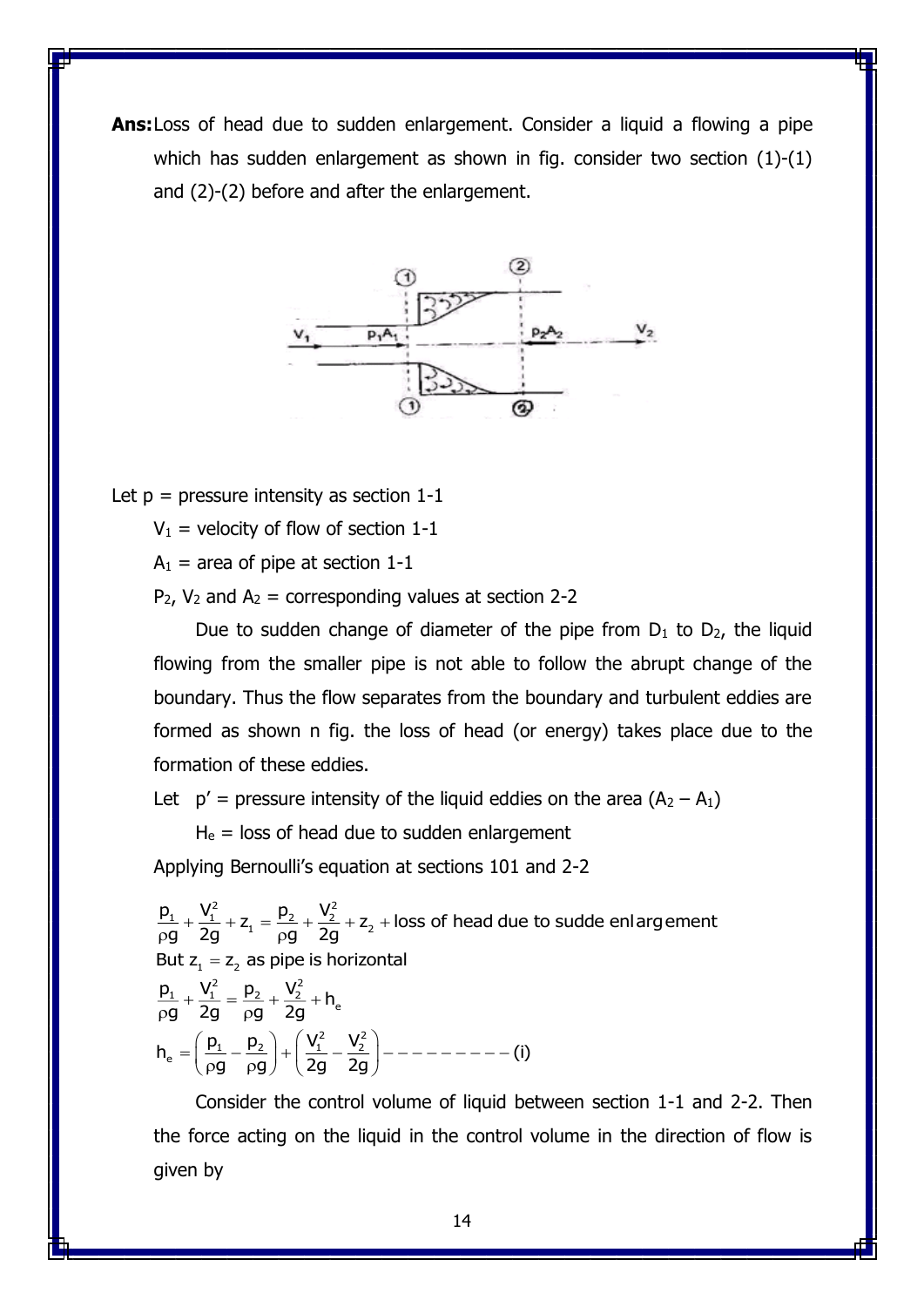$$
F_x = p_1 A_1 + p'(A_2 - A_1) - p_2 A_2
$$

But experimentally it is found that  $p' = p_1$ 

$$
F_x = p_1 A_1 + p_1 (a_2 - a_1) - p_2 A_2 = p_1 A_2 - p_2 A_2
$$
  
= (p<sub>1</sub> - p<sub>2</sub>) A<sub>2</sub> (ii)

Momentum of liquid/se at section  $1-1 = \text{mass} \times \text{velocity}$ 

$$
\rho_1 A_1 \ \mathsf{V}_1 \times \mathsf{V}_1 = \rho A_1 \mathsf{V}_1{}^2
$$

Momentum of liquid/sec at section 2-2 =  $\rho a_2 V_2 \times V_2 = \rho A_2 V_2^2$ 

 $\therefore$  Change of momentum/sec =  $\rho A_2 V_2^2 - \rho A_1 V_1^2$ 

But from continuity equation, we have

2 2 1 1 2 2 1 1 <sup>A</sup> <sup>V</sup> <sup>A</sup> <sup>V</sup> <sup>A</sup> <sup>V</sup> or <sup>A</sup> V change of momentum/sec 2 2 2 2 2 2 2 1 2 2 2 1 2 1 2 2 2 1 2 <sup>A</sup> <sup>V</sup> <sup>A</sup> <sup>V</sup> V A V A V V V A [V V V ] ............................(iii) 

Now net force ating on the control volume in the direction of flow must be equal to the rate of change of momentum or change of momentum per second. Hence equating (ii) and (iii)

2  $(p_1 - p_2)A_2 = pA_2[V_2^2 - V_1V_2]$  $P_1 - P_2 = V_2^2 - V_1 V_2$ ρ

Dividing by g on both sides,we have

$$
\frac{p_1-p_2}{\rho}=\frac{V_2^2-V_1V_2}{g}\,or\,\frac{p_1}{\rho g}-\frac{p_2}{\rho g}=\frac{V_2^2-V_1V_2}{g}
$$

### **Q. State Darcy's formula for loss of head in a pipe.**

The loss of head in pipes due to friction s given by  $hf =$  $4$ fLV $^2$ 2g $\times$ d

Where  $hf =$  loss of head due to friction

 $f =$  co-efficient of friction which is a function of Reynolds number

L = length of pipe,  $V$  = mean velocity of flow,  $d$  = diameter of pipe.

Explain hydraulic gradient line and total gradient line.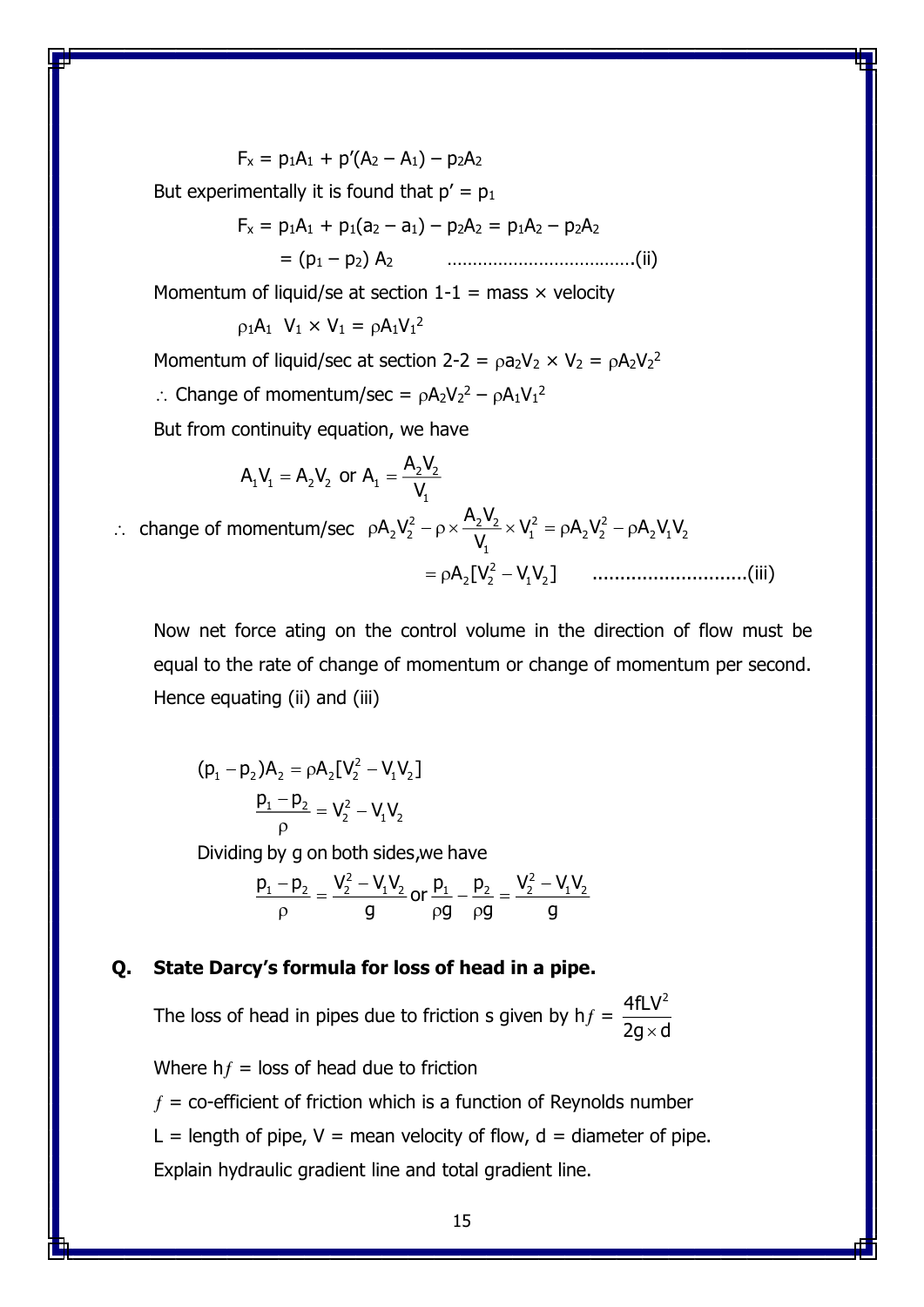Hydraulic gradient line, It can be defined as a line which gives the sum of pressure head (p/w) and datum head or potential head (z) of a flowing fluid in a pipe with respect to some reference line. The sum of pressure head and potential head  $\left(\frac{\mathsf{p}}{\mathsf{p}}\right)_{+}$ z g  $(p)$  $\left(\frac{P}{\rho g}+z\right)$  at any point is called piezometric head. If a line is drawn which joins piezometric head at various points the line obtained is known as "hydraulic gradient line"

Total energy line : It can be defined as the line which gives the total head is sum of pressure head, velocity head and kinetic head  $\frac{p}{pq} + \frac{V^2}{2g} + z$  $\left(\frac{p}{p} + \frac{V^2}{2p} + Z\right)$ (p**g** 2g *)* of a

flowing fluid in a pipe with respect to some reference line.

When the fluid flows through the pipe there is always some loss of energy (head and the total energy decreases in the direction of flow.

If the total energy at various points along the axis of pipe is plotted and joined by a line the line so obtained is called total energy line.

**Q. Water flows through an old pipe 3.30 m in diameter and 500 m long at the rate of 0.2 cumecs. Find the head lost in friction by using.**

- **(i) Chezy's formula**
- **(ii) Darcy's formula**

**Ans:** Diameter of pipe,  $d = 3.3$  m Length of pipe,  $L = 500$  m Discharge,  $Q = 0.2$  m<sup>3</sup>/s Assume kinematic viscosity  $V = 0.01$  stoke =  $0.01 \times 10^{-4}$  m<sup>2</sup>/s And Chezy's constant,  $C = 60$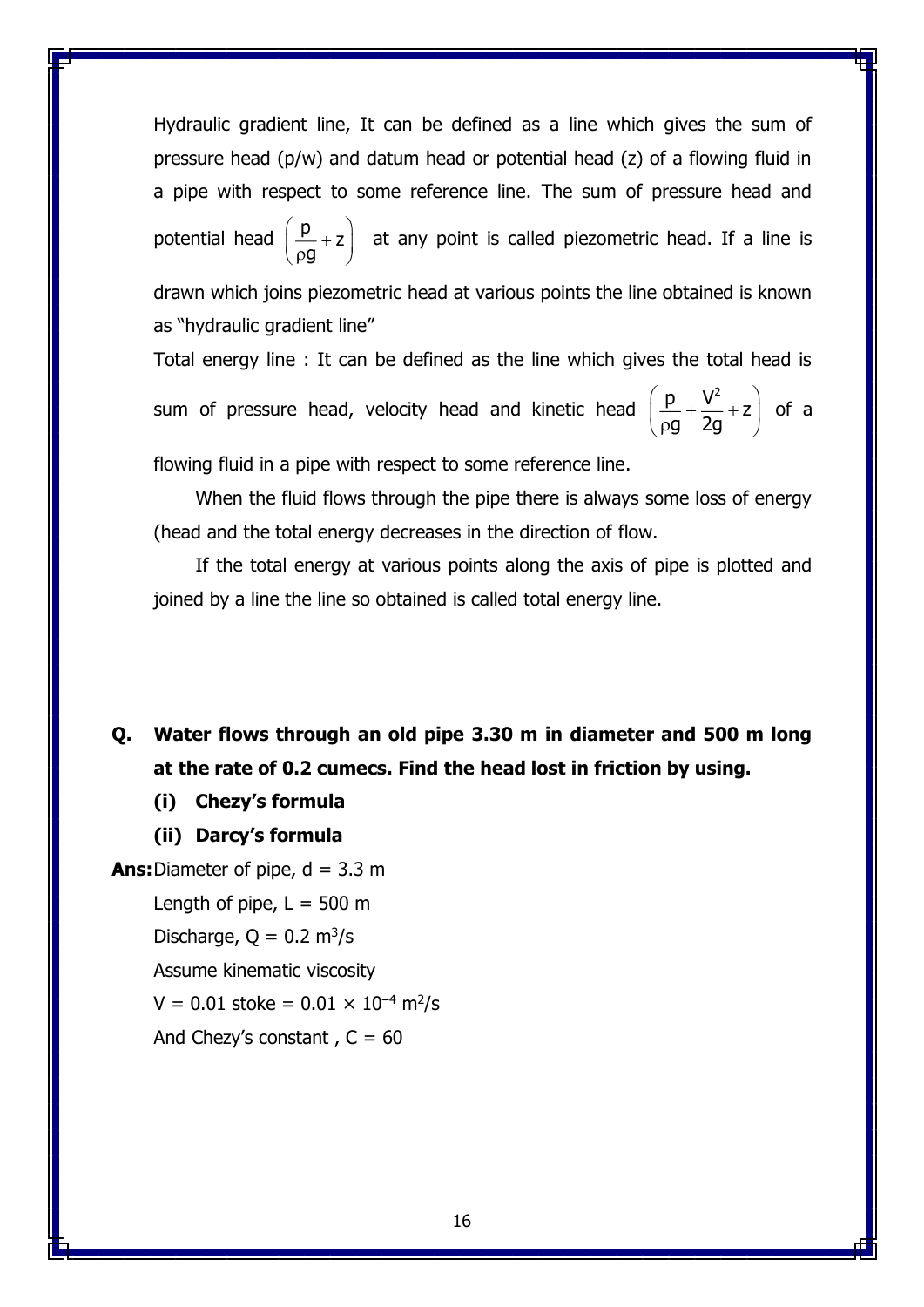Velocity of flow, 
$$
V = \frac{Q}{A} = \frac{Q}{\frac{\pi}{4} \times d^2} = \frac{0.2}{\frac{\pi}{4} \times (3.3)^2} = 0.02 \text{ m/s}
$$
  
\nRe ynoldnum, ber, Re $= \frac{Vd}{v} = \frac{0.2 \times 3.3}{0.01 \times 10^{-4}} = 66000$   
\nCo – efficient of friction  $f = \frac{0.079}{Re^{1/4}}$   
\n $= \frac{0.079}{(66000)^{1/4}} = 0.005$   
\nLos of head due to friction  
\nhf  $= \frac{4fLV^2}{2gd} = \frac{4 \times 0.005 \times 500 \times 0.02}{2 \times 9.81 \times 3.3} = 0.00006 \text{ m}$   
\nChezy's formula  
\nAssume, c = 60  
\nV = C/min  
\nHydraulic mean depth m = d/4 = 3.3/4 = 0.825 m  
\nUsing Chezy's equation  
\n $V = C\sqrt{\text{mi}}$   
\n $\Rightarrow 0.02 = 60\sqrt{0.825 \times 1}$ 

Squaring both sides

$$
(0.02)^{2} = 3600 \times 0.825 \times i \Rightarrow i = \frac{(0.02)^{2}}{3600 \times 0.825}
$$
  
i =  $\frac{hf}{L}$   $\Rightarrow$  hf = i × L = 0.0000003 × 500 = 0.0000003 = 0.00015 m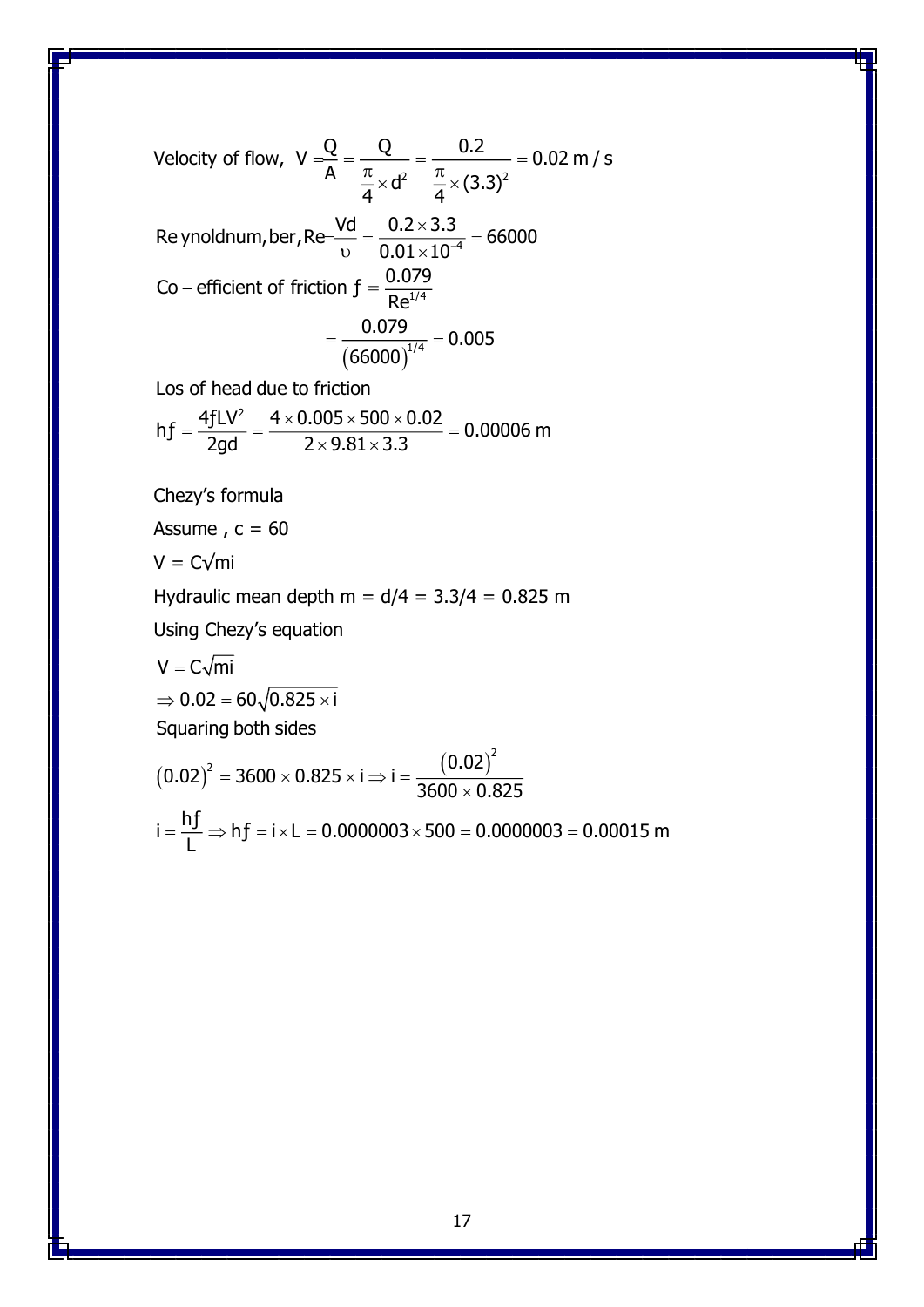# **CHAPTER:6**

# Q **Definition of** *hydraulic gradient(2019)*

**:** a line joining the points of highest elevation of water in a series of vertical open pipes rising from a pipeline in which water flows under pressure

## **Q. Define the term impact of jet**

**Ans:**When a fluid jet strikes an obstruction placed in its path, it will exert a force on

the obstruction. This force is known as impact of jet.

## **Q. Derive an expression for the force of a jet on a fixed plate.**

**Ans:**Consider a jet of water coming out from the nozzle strikes a flat vertical plate



Let  $V =$  velocity of jet

 $D =$  diameter of jet

A = cross sectional area of jet =  $\pi/4 \times d^2$ 

The jet after striking the plate will move along the plate

Force exerted by jet on the plate in the direction of jet  $=$  Rate of change of momentum in the direction of force

Initial momentum – Final momentum<br>Initial momentum – Final momentum Time  $=\frac{\text{Initial momentum} - \text{Final momentum}}{\text{Time}}$ <br> $\frac{\text{Mass} \times \text{initial velocity} - \text{mass} \times \text{final velocity}}{\text{Time}}$ Time  $\frac{\text{Mass} \times \text{initial velocity} - \text{mass} \times \text{final velo}}{\text{Time}}$ <br>=  $\frac{\text{mass}}{\text{time}} \times (\text{Initial velocity} - \text{final velocity})$ mass<br>  $\frac{\text{mass}}{\text{time}} \times$ (Initial velocity – final velocity)<br>
mass/ sec  $\times$  [Velocity of jet before striking – velocity of jet after striking  $\frac{1}{2}$  × (Initial vertical)<br>hass/sec × [Vel<br>aV [V - 0] = pa  $\overline{a}$  $=$  $Hme$ <br>=  $\frac{mass}{time} \times (Initial velocity - final velocity)$ <br>= mass/ sec  $\times$  [Velocity of jet before striking – velocity of jet after striking] =  $\frac{2000 \times 1000 \text{ m/s}}{200 \text{ km/s}}$  = mass/ sec  $\times$  [Velocity of jet before striking – velocity<br>=  $\text{paV}$ [V – 0] =  $\text{paV}^2$ [mass / sec =  $\text{p} \times \text{aV}$ ]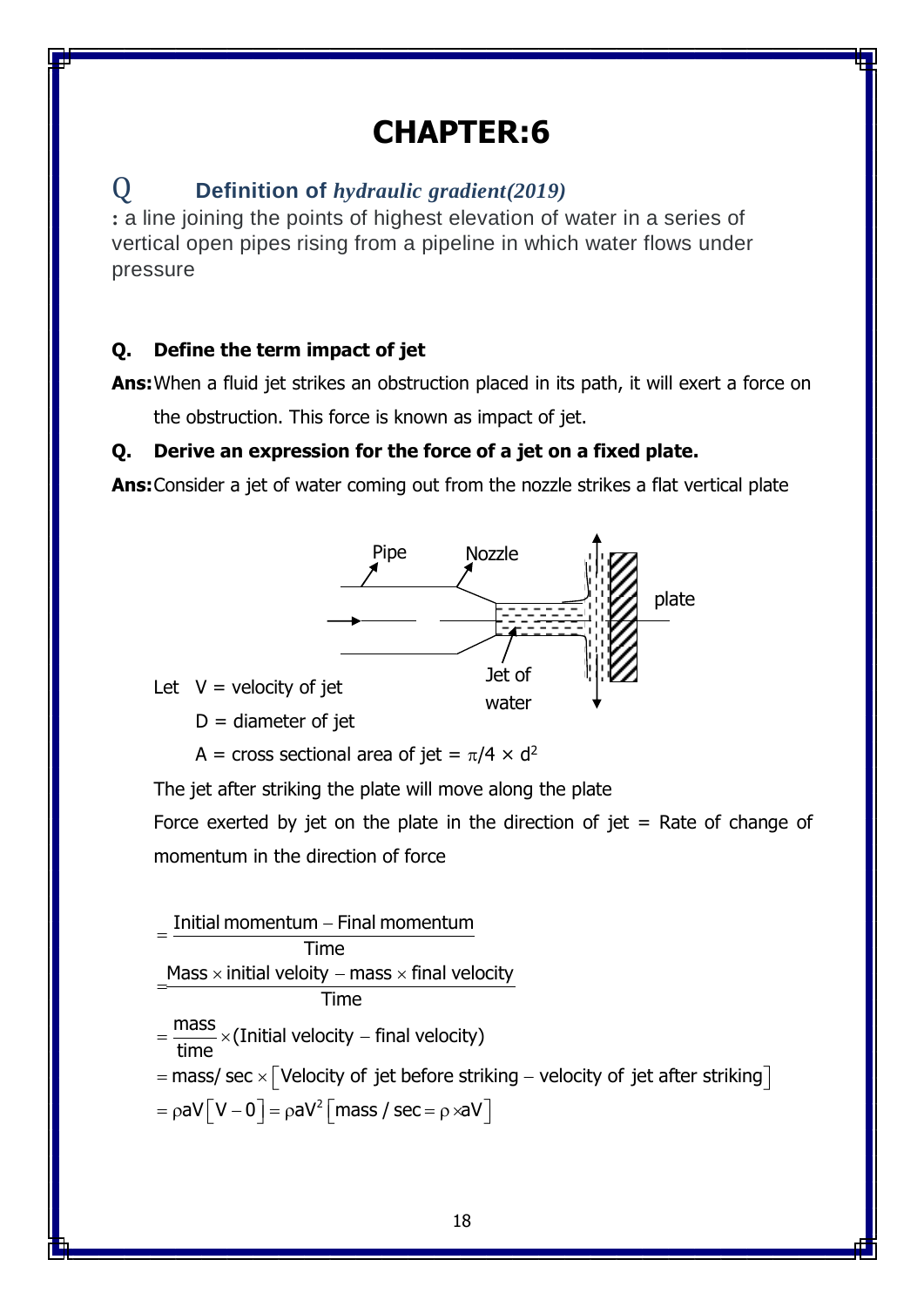**Q. A jet of water of diameter 50 mm strikes a fixed plate in such a way that the angle between plate and jet is 30<sup>o</sup> . the force exerted in the direction of jet is 1471.5 n. Determine the rate of flow of water.**

**Ans:**Diameter of jet,  $d = 50$  mm  $= 0.05$  m

Area of jet,  $a = \pi/4 \times d^2 = \pi/4 \times (0.05)^2 = 0.0019$  m<sup>2</sup>

Angle,  $\theta = 30^\circ$ 

(120)

= —————<del>\_\_</del> =

Force in the direction of jet,  $F_x = 1471.5 N$ 

Force in the direction of jet  $F_x = \text{paV}^2 \sin\theta$ 

 $\implies$  1471.5 = 1000 × 0.0019 × V<sup>2</sup> × sin 30<sup>o</sup>

$$
\Rightarrow
$$
 1471.5 = 1000 × 0.0019 × v<sup>2</sup> × 0.5

$$
\Rightarrow \quad v^2 = \frac{1471.5}{1000 \times 0.0019 \times 0.5} = 1548.95
$$

$$
\Rightarrow \quad V = \sqrt{1548.95} = 39.36 \text{ m/s}
$$

$$
f_{\rm{max}}(x)
$$

Discharge,  $\theta$  = area  $\times$  velocity = 0.0019  $\times$  39.36 = 0.075 m<sup>3</sup>/s

**Q. A jet of water 40 mm diameter moving with a velocity of 120 m/s impinging on a series of venes moving with a velocity of 5 m/s. Find the force exerted, work done and efficiency.**

**Ans:** Diameter of jet,  $d = 40$  mm =  $0.04$  m Area of jet,  $a = \pi/4 \times d^2 = \pi/4 \times (0.04)^2$  m<sup>2</sup> = 0.00125 m<sup>2</sup> Velocity of vane,  $U = 5$  m/s Velocity of jet  $V = 120$  m/s Force exerted by jet,  $f = \rho a (V - U)^2$  $= 1000 \times 0.00125 \times (120 - 5)^2 = 16531.25 N = 16.53 kN$ Workdone = force  $\times$  distance  $16.53 \times 5 = 82.65$  kJ Efficiency of jet,  $\eta = \frac{2(V-U) \times 4}{V^2}$  $\frac{2\times(120-5)\times 5}{(120)^2}$  = 0.08 or 80 % V – U) ×  $\eta$  = x(1ZU–5)x

19